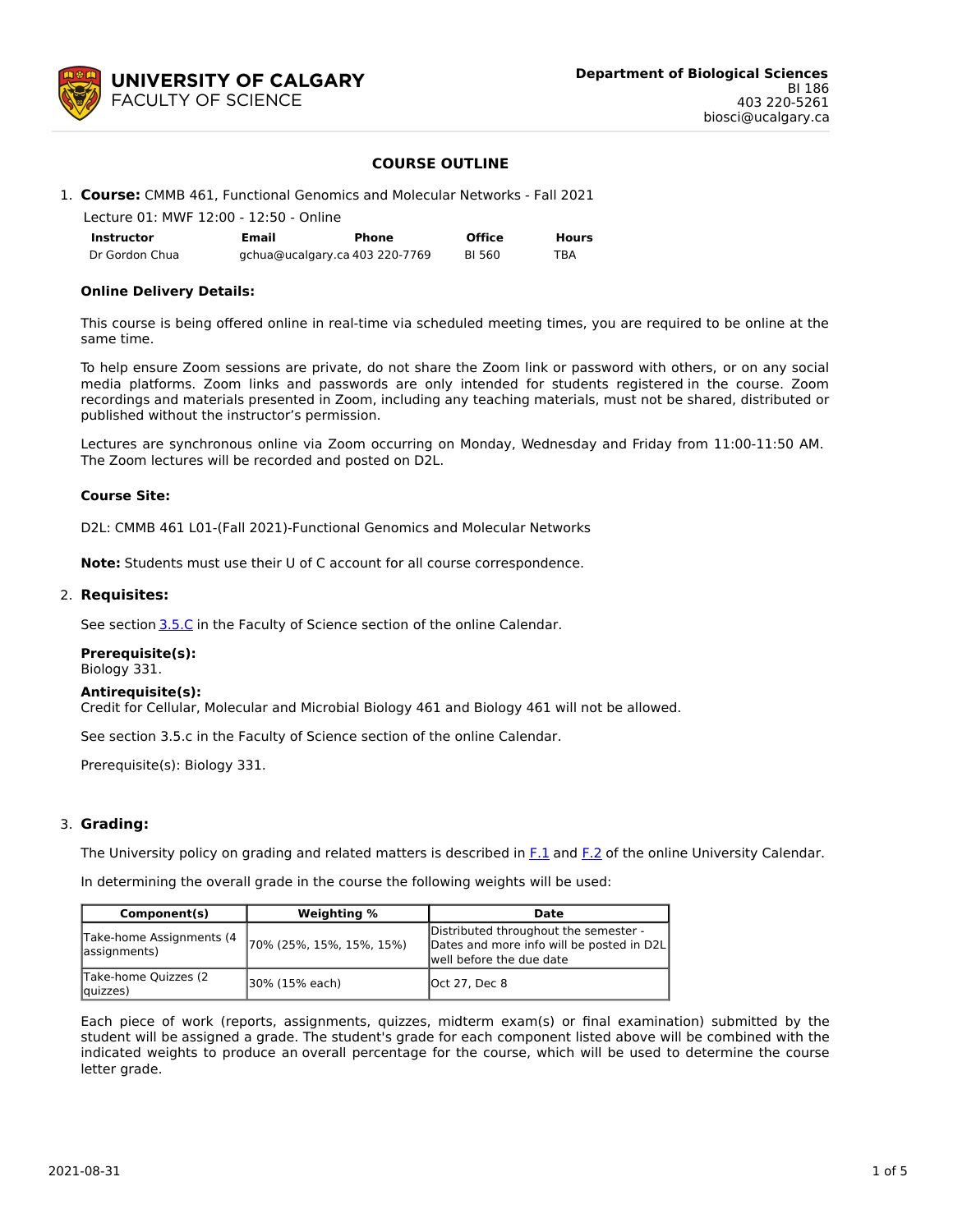The conversion between a percentage grade and letter grade is as follows.

|                           | <u>ат</u> | -   | д.<br><b></b> |     |     | Ð<br>ъ. |      |     |     | D+   | Ð    |
|---------------------------|-----------|-----|---------------|-----|-----|---------|------|-----|-----|------|------|
| <b>Minimum % Required</b> | 95 %      | 90% | 85 %          | 80% | 75% | 70 %    | 65 % | 60% | 55% | 50 % | 45 % |

The University of Calgary offers a [flexible](https://www.ucalgary.ca/pubs/calendar/current/f-1-3.html) grade option, Credit Granted (CG) to support student's breadth of learning and student wellness. Faculty units may have additional requirements or restrictions for the use of the CG grade at the faculty, degree or program level. To see the full list of Faculty of Science courses where CG is not eligible, please visit the following website: [https://science.ucalgary.ca/current-students/undergraduate/program](https://science.ucalgary.ca/current-students/undergraduate/program-advising/flexible-grading-option-cg-grade)advising/flexible-grading-option-cg-grade

# 4. **Missed Components Of Term Work:**

The university has suspended the requirement for students to provide evidence for absences. Please do not attend medical clinics for medical notes or Commissioners for Oaths for statutory declarations.

In the event that a student legitimately fails to submit any online assessment on time (e.g. due to illness etc...), please contact the course coordinator, or the course instructor if this course does not have a coordinator to arrange for a re-adjustment of a submission date. Absences not reported within 48 hours will not be accommodated. If an excused absence is approved, one possible arrangement is that the percentage weight of the legitimately missed assignment could also be pro-rated among the components of the course. This option is at the discretion of the coordinator and may not be a viable option based on the design of this course.

## 5. **Scheduled Out-of-Class Activities:**

There are no scheduled out of class activities for this course.

### 6. **Course Materials:**

In order to successfully engage in their learning experiences at the University of Calgary, students taking online, remote and blended courses are required to have reliable access to the following technology:

- A computer with a supported operating system, as well as the latest security, and malware updates;
- A current and updated web browser;
- Webcam/Camera (built-in or external);
- Microphone and speaker (built-in or external), or headset with microphone;
- Current antivirus and/or firewall software enabled;
- Stable internet connection.

For more information please refer to the UofC **[ELearning](https://elearn.ucalgary.ca/technology-requirements-for-students)** online website.

# 7. **Examination Policy:**

No aids are allowed on tests or examinations.

Students should also read the Calendar, [Section](http://www.ucalgary.ca/pubs/calendar/current/g.html) G, on Examinations.

## 8. **Approved Mandatory And Optional Course Supplemental Fees:**

There are no mandatory or optional course supplemental fees for this course.

## 9. **Writing Across The Curriculum Statement:**

For all components of the course, in any written work, the quality of the student's writing (language, spelling, grammar, presentation etc.) can be a factor in the evaluation of the work. See also Section [E.2](http://www.ucalgary.ca/pubs/calendar/current/e-2.html) of the University Calendar.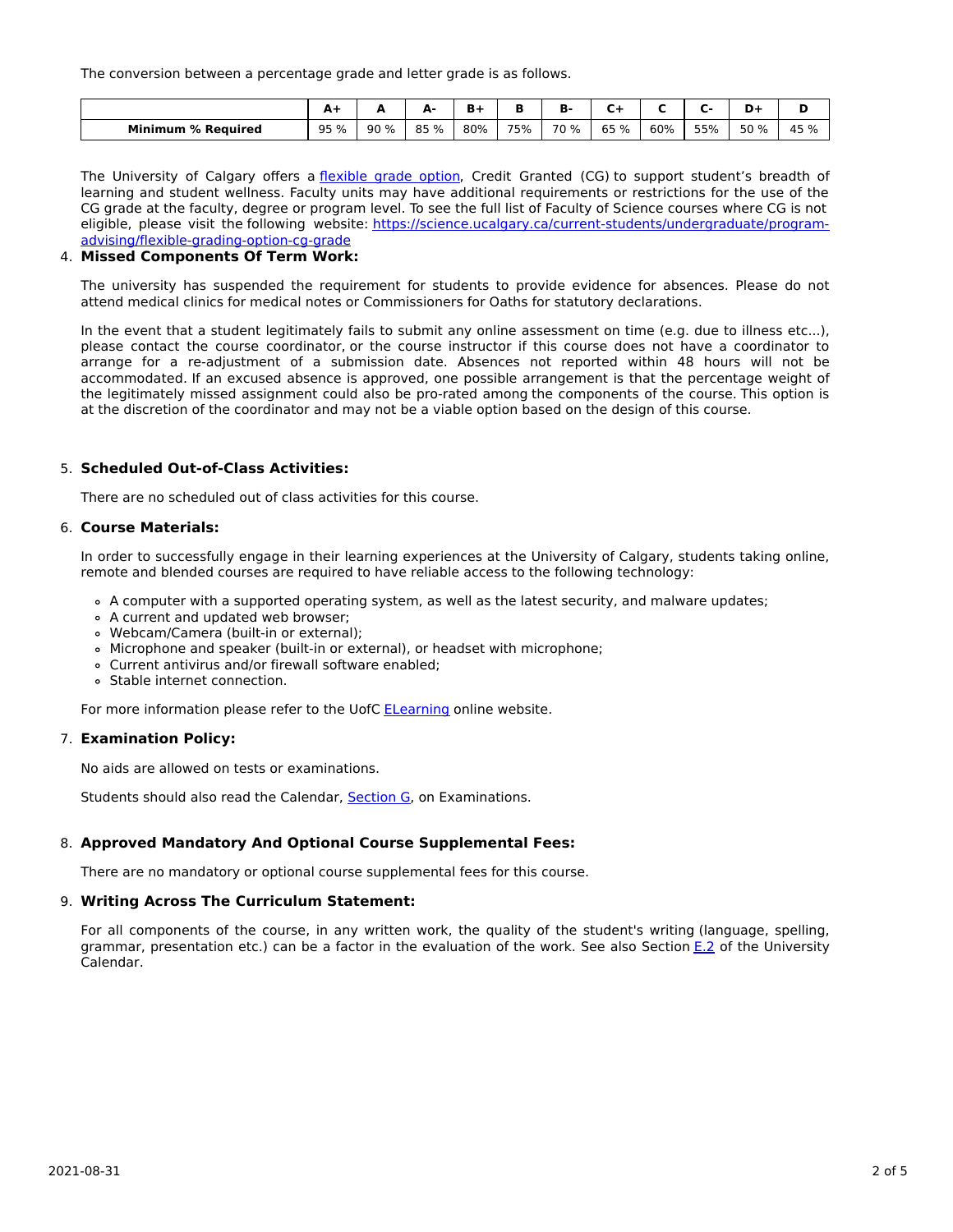# 10. **Human & Living Organism Studies Statements:**

Students will not participate as subjects or researchers in human studies.

See also **[Section](http://www.ucalgary.ca/pubs/calendar/current/e-5.html) E.5** of the University Calendar.

**STUDIES IN THE BIOLOGICAL SCIENCES INVOLVE THE USE OF LIVING AND DEAD ORGANISMS.** Students taking laboratory and field-based courses in these disciplines can expect involvement with and experimentation on such materials. Students perform dissections on dead or preserved organisms in some courses. In particular courses, students experiment on living organisms, their tissues, cells, or molecules. Sometimes field work requires students to collect a variety of living materials by many methods, including humane trapping.

All work on humans and other animals conforms to the Helsinki Declaration and to the regulations of the Canadian Council on Animal Care. The Department strives for the highest ethical standards consistent with stewardship of the environment for organisms whose use is not governed by statutory authority. Individuals contemplating taking courses or majoring in one of the fields of study offered by the Department of Biological Sciences should ensure that they have fully considered these issues before enrolling. Students are advised to discuss any concern they might have with the Undergraduate Program Director of the Department.

Students are expected to be familiar with **[Section](http://www.ucalgary.ca/pubs/calendar/current/sc-4-1.html) SC.4.1** of the University Calendar.

# 11. **Reappraisal Of Grades:**

A student wishing a reappraisal, should first attempt to review the graded work with the Course coordinator/instructor or department offering the course. Students with sufficient academic grounds may request a reappraisal. Non-academic grounds are not relevant for grade reappraisals. Students should be aware that the grade being reappraised may be raised, lowered or remain the same. See [Section](http://www.ucalgary.ca/pubs/calendar/current/i-3.html) I.3 of the University Calendar.

- a. **Term Work:** The student should present their rationale as effectively and as fully as possible to the Course coordinator/instructor within **ten business days** of either being notified about the mark, or of the item's return to the class. If the student is not satisfied with the outcome, the student shall submit the Reappraisal of Graded Term work form to the department in which the course is offered within 2 business days of receiving the decision from the instructor. The Department will arrange for a reappraisal of the work within the next ten business days. The reappraisal will only be considered if the student provides a detailed rationale that outlines where and for what reason an error is suspected. See sections  $1.1$  and  $1.2$  of the University Calendar
- b. **Final Exam:**The student shall submit the request to Enrolment Services. See [Section](http://www.ucalgary.ca/pubs/calendar/current/i-3.html) I.3 of the University Calendar.

## 12. **Other Important Information For Students:**

- a. **Mental Health** The University of Calgary recognizes the pivotal role that student mental health plays in physical health, social connectedness and academic success, and aspires to create a caring and supportive campus community where individuals can freely talk about mental health and receive supports when needed. We encourage you to explore the mental health resources available throughout the university community, such as counselling, self-help resources, peer support or skills-building available through the SU Wellness Centre (Room 370, MacEwan Student Centre, Mental Health [Services](https://www.ucalgary.ca/wellnesscentre/services/mental-health-services) Website) and the Campus Mental Health Strategy website [\(Mental](http://www.ucalgary.ca/mentalhealth) Health).
- b. **SU Wellness Services:** For more information, see [www.ucalgary.ca/wellnesscentre](http://www.ucalgary.ca/wellnesscentre) or call [403-210-9355.](tel:4032109355)
- c. **Sexual Violence:** The Sexual Violence Support Advocate, Carla Bertsch, can provide confidential support and information regarding sexual violence to all members of the university community. Carla can be reached by email [\(svsa@ucalgary.ca](mailto:svsa@ucalgary.ca)) or phone at [403-220-2208](tel:4032202208). The complete University of Calgary policy on sexual violence can be viewed at [\(https://www.ucalgary.ca/legal-services/sites/default/files/teams/1/Policies-Sexual](https://www.ucalgary.ca/legal-services/sites/default/files/teams/1/Policies-Sexual-and-Gender-Based-Violence-Policy.pdf)and-Gender-Based-Violence-Policy.pdf)
- d. **Misconduct:** Academic integrity is the foundation of the development and acquisition of knowledge and is based on values of honesty, trust, responsibility, and respect. We expect members of our community to act with integrity. Research integrity, ethics, and principles of conduct are key to academic integrity. Members of our campus community are required to abide by our institutional Code of [Conduct](https://www.ucalgary.ca/legal-services/sites/default/files/teams/1/Policies-Code-of-Conduct.pdf) and promote academic integrity in upholding the University of Calgary's reputation of excellence. Some examples of academic misconduct include but are not limited to: posting course material to online platforms or file sharing without the course instructor's consent; submitting or presenting work as if it were the student's own work; submitting or presenting work in one course which has also been submitted in another course without the instructor's permission; borrowing experimental values from others without the instructor's approval; falsification/fabrication of experimental values in a report. Please read the following to inform yourself more on academic integrity: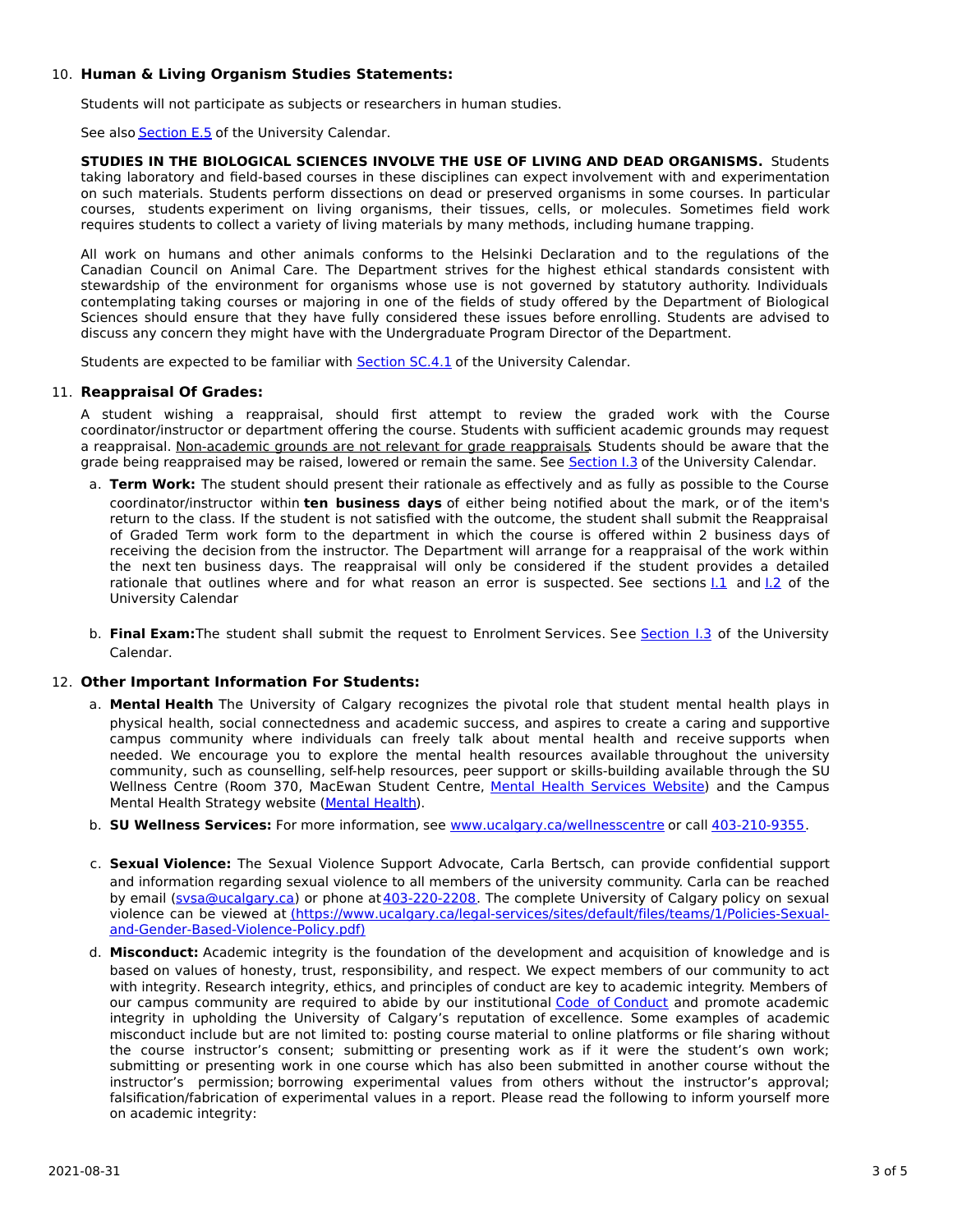Student [Handbook](https://www.ucalgary.ca/live-uc-ucalgary-site/sites/default/files/teams/9/AI-Student-handbook-1.pdf) on Academic Integrity Student Academic Misconduct [Policy](https://www.ucalgary.ca/legal-services/sites/default/files/teams/1/Policies-Student-Academic-Misconduct-Policy.pdf) and [Procedure](https://www.ucalgary.ca/legal-services/sites/default/files/teams/1/Policies-Student-Academic-Misconduct-Procedure.pdf) [Research](https://www.ucalgary.ca/legal-services/sites/default/files/teams/1/Policies-Research-Integrity-Policy.pdf) Integrity Policy

Additional information is available on theStudent Success Centre [Academic](https://ucalgary.ca/student-services/student-success/learning/academic-integrity) Integrity page

# e. **Academic Accommodation Policy:**

It is the student's responsibility to request academic accommodations according to the University policies and procedures listed below. The student accommodation policy can be found at: <https://www.ucalgary.ca/legal-services/sites/default/files/teams/1/Policies-Student-Accommodation-Policy.pdf>

Students needing an accommodation because of a disability or medical condition should communicate this need to Student Accessibility Services in accordance with the Procedure for Accommodations for Students with Disabilities: [https://www.ucalgary.ca/legal-services/sites/default/files/teams/1/Policies-Accommodation](https://www.ucalgary.ca/legal-services/sites/default/files/teams/1/Policies-Accommodation-for-Students-with-Disabilities-Procedure.pdf)for-Students-with-Disabilities-Procedure.pdf.

Students needing an accommodation in relation to their coursework or to fulfil requirements for a graduate degree, based on a Protected Ground other than Disability, should communicate this need, by filling out the Request for Academic [Accommodation](https://science.ucalgary.ca/sites/default/files/teams/1/request-accommodation-academic-courses.pdf) Form and sending it to Lisa Gieg by emai[llmgieg@ucalgary.ca](mailto:lmgieg@ucalgary.ca) preferably 10 business days before the due date of an assessment or scheduled absence.

- f. **Freedom of Information and Privacy:** This course is conducted in accordance with the Freedom of Information and Protection of Privacy Act (FOIPP). Students should identify themselves on all written work by placing their name on the front page and their ID number on each subsequent page. For more information, see Legal [Services](https://www.ucalgary.ca/legal-services/access-information-privacy) website.
- g. **Student Union Information:** VP [Academic](http://www.su.ucalgary.ca/contact), Phone: [403-220-3911](tel:4032203911) Email: [suvpaca@ucalgary.ca](mailto:suvpaca@ucalgary.ca). SU Faculty Rep., Phone: [403-220-3913](tel:4032203913) Email: [sciencerep@su.ucalgary.ca](mailto:sciencerep@su.ucalgary.ca). Student [Ombudsman](https://www.ucalgary.ca/ombuds/), Email: [ombuds@ucalgary.ca](mailto:%20ombuds@ucalgary.ca).
- h. **Surveys:** At the University of Calgary, feedback through the Universal Student Ratings of Instruction [\(USRI](http://www.ucalgary.ca/usri)) survey and the Faculty of Science Teaching Feedback form provides valuable information to help with evaluating instruction, enhancing learning and teaching, and selecting courses. Your responses make a difference - please participate in these surveys.
- i. **Copyright of Course Materials:** All course materials (including those posted on the course D2L site, a course website, or used in any teaching activity such as (but not limited to) examinations, quizzes, assignments, laboratory manuals, lecture slides or lecture materials and other course notes) are protected by law. These materials are for the sole use of students registered in this course and must not be redistributed. Sharing these materials with anyone else would be a breach of the terms and conditions governing student access to D2L, as well as a violation of the copyright in these materials, and may be pursued as a case of student academic or [non-academic](https://www.ucalgary.ca/conduct/policy/non-academic-misconduct-policy) misconduct, in addition to any other remedies available at law.

Preliminary Schedule: Sept 8: Introduction to Systems Biology, Functional Genomics and Molecular Networks; Sept 10: Introduction to Systems Biology, Functional Genomics and Molecular Networks; Sept 13: Genome Sequencing 1: Shotgun Sanger Sequencing; Sept 15: Genome Sequencing 2: Sequence Assembly and Gene Finding; Sept 17: Genome Sequencing 3: Next Generation Sequencing 1; Sept 20: Genome Sequencing 4: Next Generation Sequencing 2; Sept 22: Genome Sequencing 4: Next Generation Sequencing 3; Sept 24: Genome Sequencing 5: Genome structure and evolution; Sept 27: Expression Microarrays 1: Transcriptome, platforms and procedure; Sept 29: Expression Microarrays 2: Data normalization; Oct 1: Expression Microarrays 3: Clustering analysis; Oct 4: Expression Microarrays 4: Clustering analysis; Oct 6: Tiling Microarrays; Oct 8: Forward Genetics 1: Mutagenesis and mutant alleles; Oct 11: THANKSGIVING DAY: NO LECTURES; Oct 13: Forward Genetics 2: Gene Mapping and Plasmid Complementation; Oct 15: Reverse Genetics 1: Construction and characterization of the yeast deletion collection; Oct 18: Reverse Genetics 2: Chemical genetic profiling; Oct 20: Reverse Genetics 3: Essential genes (TET, DAMP and TS alleles); Oct 22: Reverse Genetics 4: Multicellular organisms; Oct 25: Reverse Genetics 5: RNAi and CRISPR screening in cancer cells; Oct 27: Introduction to Transcriptional-Regulatory Networks; Oct 29: Transcription Factor Overexpression 1: Phenotypic activation of yeast transcription factors; Nov 1: Transcription Factor Overexpression 2: Motif-finding algorithms and validation of target genes; Nov 3: Transcription Factor Overexpression 3: Reprogramming differentiated cells into embryonic stem cells; Nov 5: Workshop: Career Planning, Strategies and Opportunities; Nov 8: READING BREAK: NO LECTURES; Nov 10: READING BREAK: NO LECTURES; Nov 12: READING BREAK: NO LECTURES; Nov 15: Chromatin Immunoprecipitation 1: ChIP-chip analysis of transcription factors; Nov 17: Chromatin Immunoprecipitation 2: Global analysis of chromatin-modifying proteins; Nov 19: Chromatin Immunoprecipitation 3: Yeast one hybrid assay; Nov 22: Introduction to Posttranscriptional Regulation and RNA-Binding Proteins; Nov 24: Protein-RNA